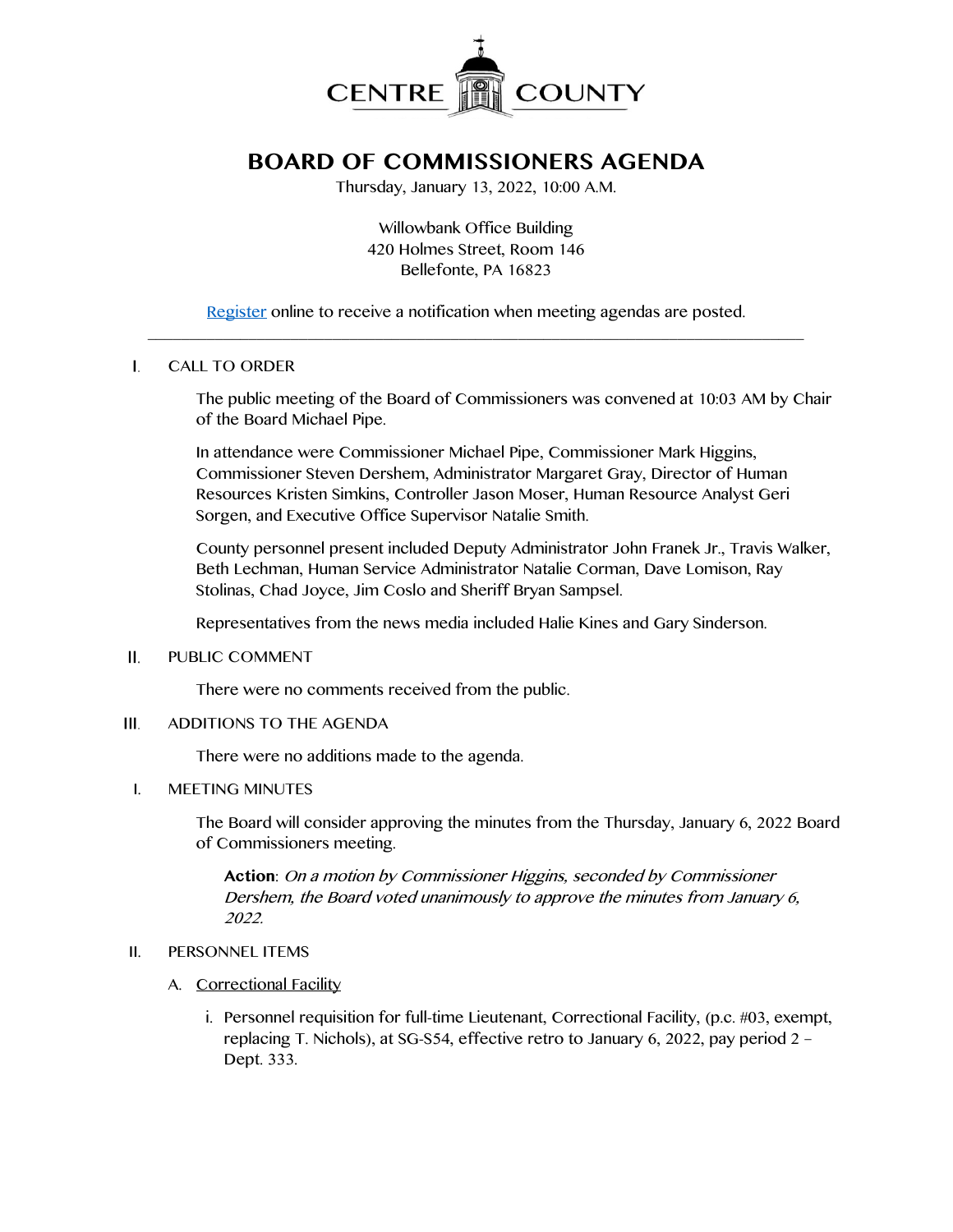# **BOARD OF COMMISSIONERS MINUTES THURSDAY, JANUARY 13, 2022 PAGE 2**

ii. Personnel requisition for full-time Corrections Officer, Correctional Facility, (p.c. #20, non-exempt, replacing S. Posey), at SG-N10, effective retro to January 10, 2022, pay period 2 – Dept. 333.

**Action:** On a motion by Commissioner Higgins, seconded by Commissioner Dershem, the Board voted unanimously to approve Correctional Facility items i-ii.

B. Emergency Communications 911 – Director Norm Spackman asked the Board to consider a change in title for the positions of Public Safety Telecommunicator to 911 Dispatcher – Public Safety Telecommunicator, Emergency Communications 911, (p.c. #08-28,33,34,36&41, non-exempt), at SG-N09, effective January 13, 2022, pay period 2 – Dept. 354.

**Action**: On a motion by Commissioner Higgins, seconded by Commissioner Dershem, the Board voted unanimously to approve the change in title for 911 Dispatcher – Public Safety Telecommunicator positions.

C. Human Services

Human Service Administrator Natalie Corman asked the Board to approve the following items:

i. Children & Youth Services – Personnel requisition for full-time Department Clerk 3 (75) - C&YS, Children & Youth Services, (p.c. #20, non-exempt, replacing D. Fanning), at SG-N08, effective retro to January 10, 2022, pay period 2 – Dept. 511.

**Action:** On a motion by Commissioner Higgins, seconded by Commissioner Dershem, the Board voted unanimously to approve the personnel requisition for Children & Youth Services.

ii. MH/ID/EI –Appointment for Mayra L.M. Pollo, full-time Caseworker 1, MH/ID/EI, (p.c. #27, non-exempt, replacing L. Park), at SG-N10A(01)--\$16.16/hour, effective January 18, 2022, pay period 3. Conditional upon satisfactory completion of pre-employment requirements. Salary budget savings for 2022 \$6,619, annualized salary savings for 2023 \$2,983 - Dept. 561.

**Action:** On a motion by Commissioner Higgins, seconded by Commissioner Dershem, the Board voted unanimously to approve the appointment for Mayra Pollo.

D. Public Defender – Personnel requisition for full-time Assistant Public Defender, Public Defender, (p.c. #12, exempt, replacing E. Ramos), at SG-S54, effective retro to January 5, 2022, pay period 2 – Dept. 132.

**Action:** On a motion by Commissioner Higgins, seconded by Commissioner Dershem, the Board voted unanimously to approve the personnel requisition for Public Defender.

- III. REPORT ON JUDICIAL PERSONNEL ITEMS
- IV. REPORT ON ROW OFFICE PERSONNEL ITEMS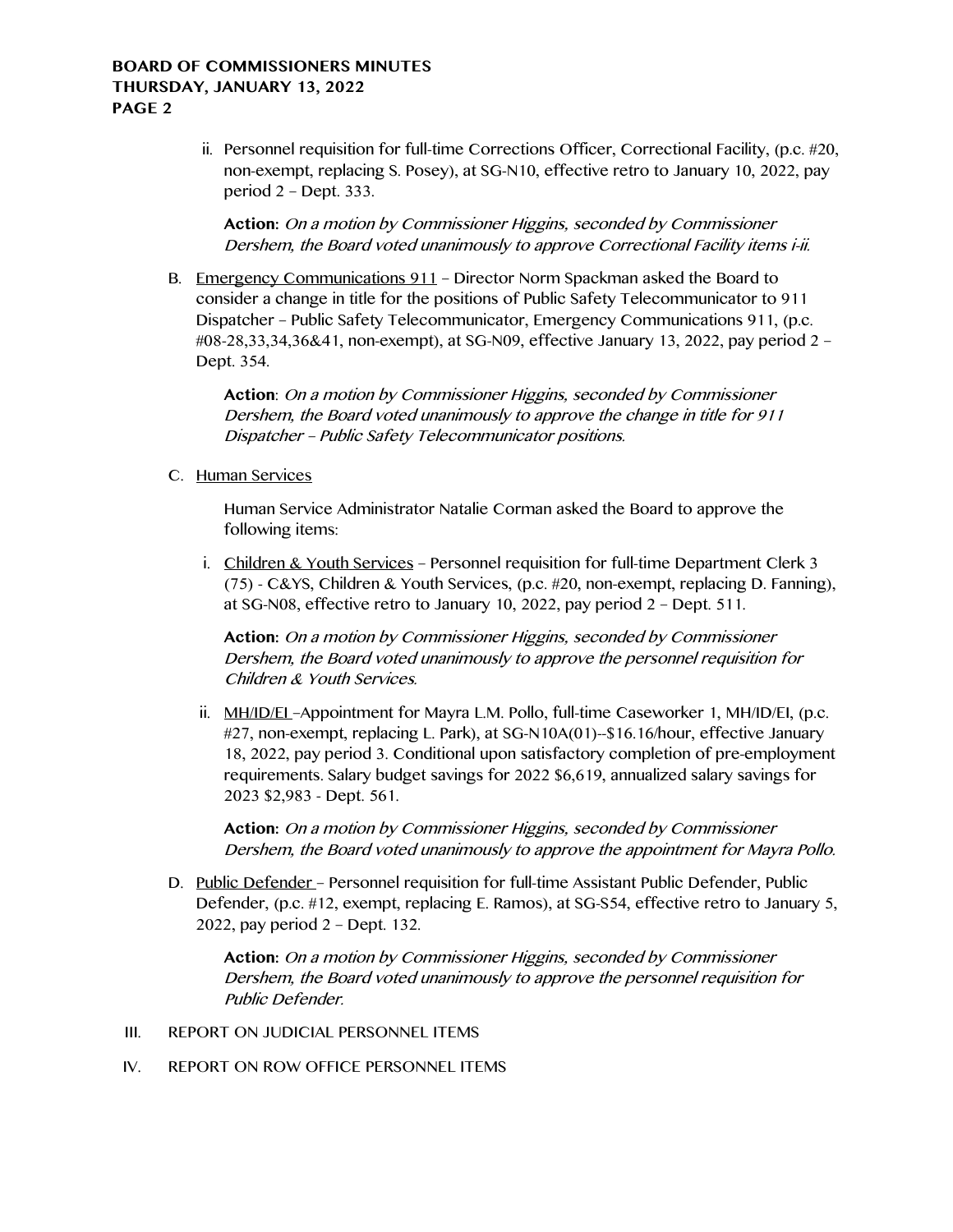- A. Coroner
	- i. Coroner Scott Sayers has approved the personnel requisition for on-call/occasional Deputy Coroner, Coroner, (p.c. #08, non-exempt, new with 2022 budget), at SG-N10A(01), effective January 6, 2022, pay period 2 – Dept. 212.
	- ii. Coroner Scott Sayers has approved the personnel requisition for on-call/occasional Deputy Coroner, Coroner, (p.c. #09, non-exempt, new with 2022 budget), at SG-N10A(01), effective January 6, 2022, pay period 2 – Dept. 212.
- V. NON-PERSONNEL ITEMS
	- A. Housing Satisfaction piece for Wayne McGonigal and Daria Harter for the premise located at 150 Oak Drive, Karthaus – Dept. 815.

**Action**: On a motion by Commissioner Higgins, seconded by Commissioner Dershem, the Board voted unanimously to approve the satisfaction piece for Wayne McGonigal and Daria Harter.

B. Probation & Parole – Subgrant Award Notification from the Pennsylvania Commission on Crime and Delinquency (PCCD) for the Centre County Probation and Parole Grant in Aid. The total award amount is \$99,500 for the period of July 1, 2021 through June 30, 2022 – Dept. 301.

**Action**: On a motion by Commissioner Higgins, seconded by Commissioner Dershem, the Board voted unanimously to approve the Subgrant Award Notification from the PCCD.

VI. COVID-19 PLANNING AND RESPONSE

Administrator Margaret Gray introduced the following items.

A. COVID-19 Leave Directive

Revisions to the policy will make the definition of fully vaccinated consistent with the CDC.

**Action:** On a motion by Commissioner Higgins, seconded by Commissioner Dershem, the Board voted unanimously to approve revisions to the COVID-19 Leave Directive.

B. COVID-19 Pandemic Universal Masking Policy

Revisions would specify the type of mask that an employee should wear, either N-95 or surgical masks. Commissioner Pipe suggested that KN-95 should be included as well. Margaret said this will be brought back for adoption and to establish an effective date.

**Action:** Discuss the COVID-19 Pandemic Universal Masking policy.

C. COVID-19 Vaccination and Testing Policy

Director of Human Resources Kristen Simkins reviewed the draft policy and frequently asked questions document. She outlined testing requirements and the definition of fully vaccinated. Employees who provide a copy of their vaccination card would be exempt